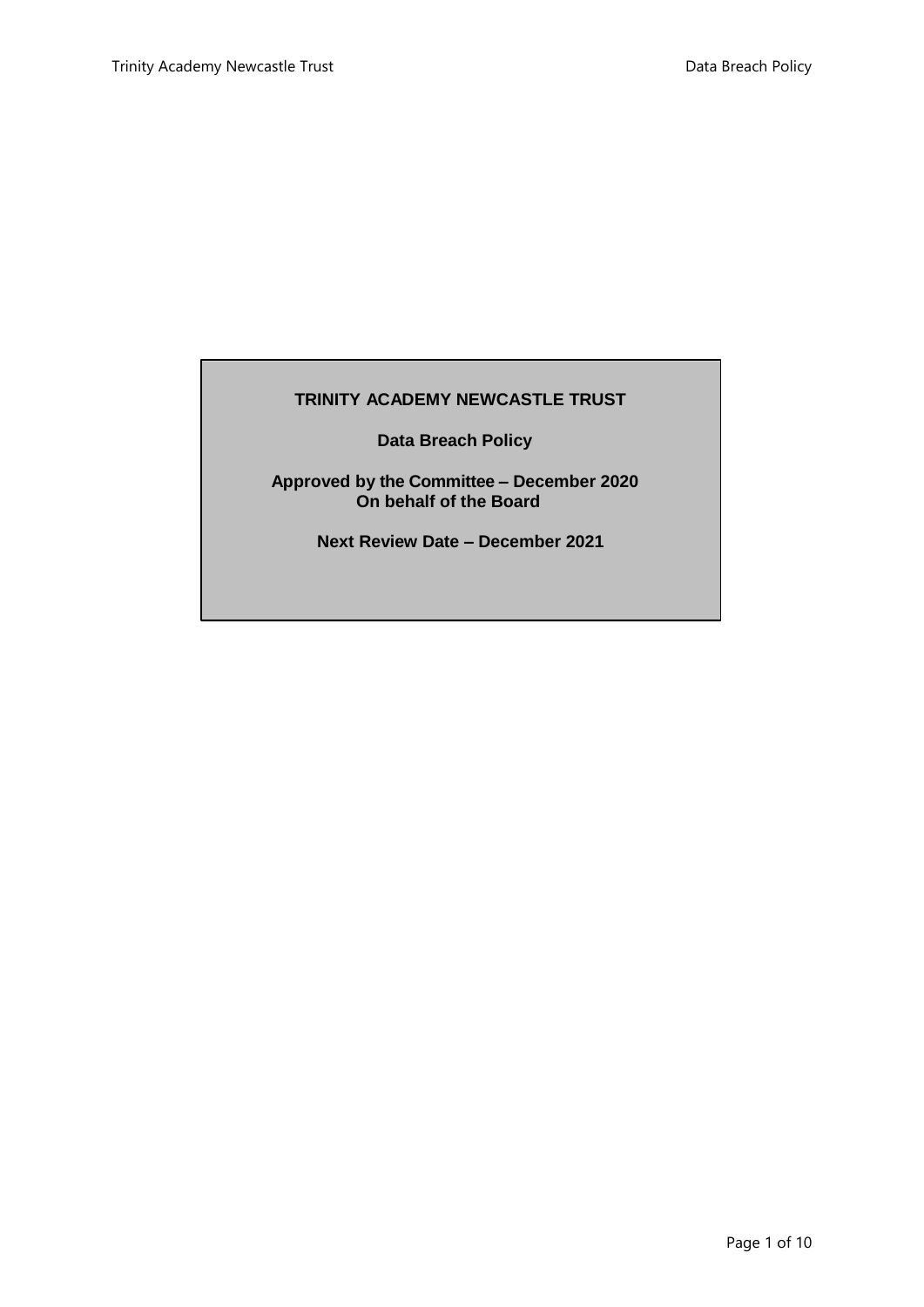# **Table of Contents**

| 1              |  |
|----------------|--|
| 2              |  |
| 3              |  |
| 4              |  |
| 5              |  |
| 6              |  |
|                |  |
| $\mathbf{1}$ . |  |
| 2.             |  |
| 3.             |  |
| 4.             |  |
| 5.             |  |
| 6.             |  |
| 7.             |  |
| 8.             |  |
| 9.             |  |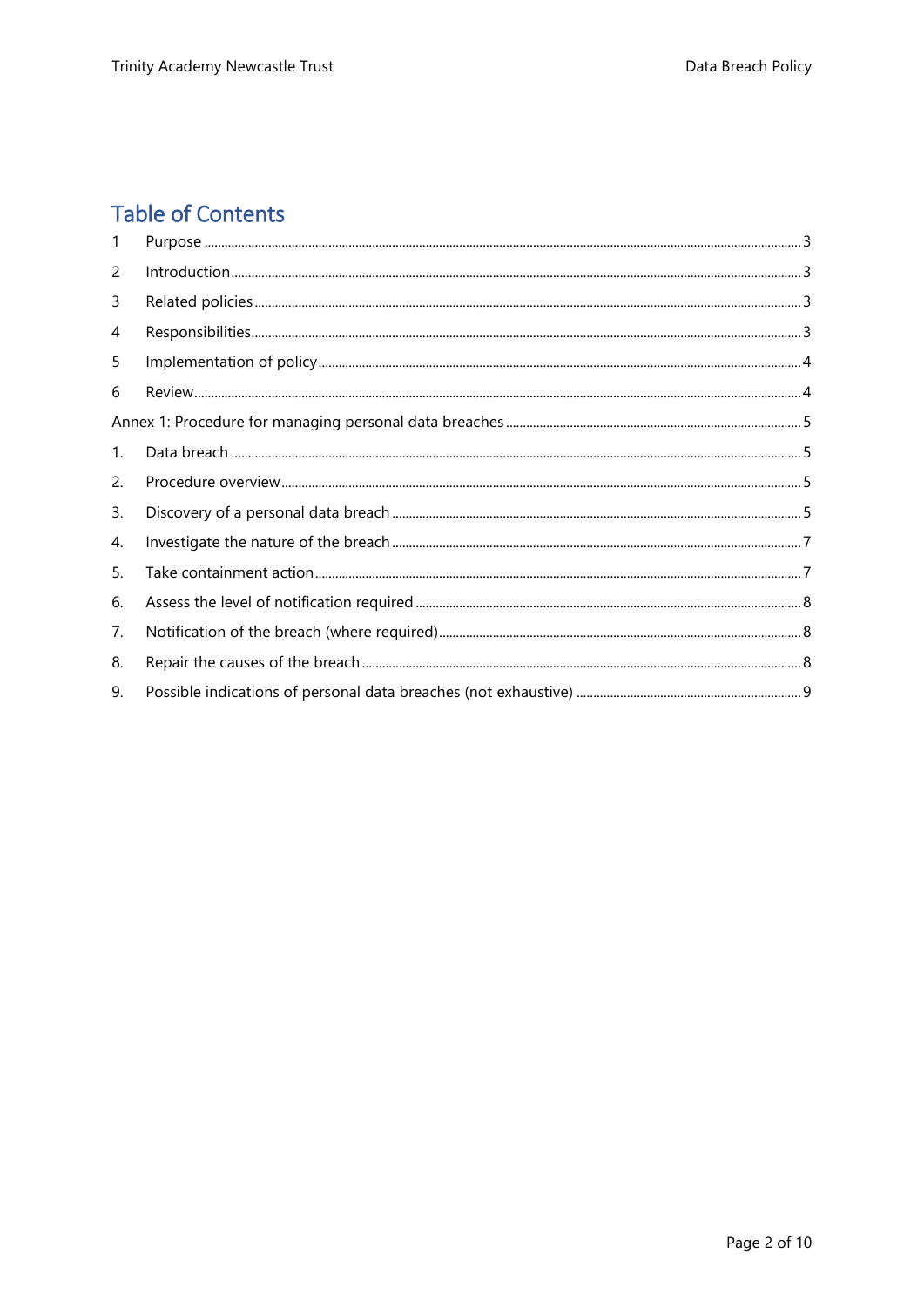#### <span id="page-2-0"></span>**1 Purpose**

Trinity Academy Newcastle Trust ("The Trust") is required to follow the Data Protection Act (2018) (the Act) in the way that it collects and uses personal data. The Act references and implements the General Data Protection Regulation (GDPR) with some specific amendments. Section 2 of Chapter IV of the GDPR sets out the requirements for data controllers to implement appropriate security measures and how personal data breaches should be notified.

This policy sets out the approach that the Trust will take to deal with personal data breaches.

This policy applies to:

- All employees of Trust
- Governors and/or Trustees

The Data Protection Officer is Berjees Tata

#### <span id="page-2-1"></span>**2 Introduction**

The GDPR describes the responsibilities that organisations have when dealing with personal data. Personal data is defined as any information relating to an identified or identifiable natural person. The person is known as a 'data subject'.

The sixth principle of data protection states that personal data shall be *'processed in a manner that ensures appropriate security of the personal data, including protection against unauthorised or unlawful processing and against accidental loss, destruction or damage, using appropriate technical or organisational measures.*'

Notwithstanding the measures that Data Controllers put in place, it is inevitable that sometimes a failure will occur with respect to this principle, creating a personal data breach. Three types of breaches are recognised:

- Confidentiality unauthorised access or use of personal data
- Availability Personal data that should be available is not accessible
- Integrity Inaccurate personal data has been recorded

In the event of a data breach, there are a set of key actions which must be undertaken.

#### <span id="page-2-2"></span>**3 Related policies**

This policy is closely linked with other policies which should be referenced when appropriate, including:

- Data Protection Policy
- Privacy Notices

#### <span id="page-2-3"></span>**4 Responsibilities**

- 4.1 The Trust will:
	- 4.1.1 Put in place a clear procedure for dealing with personal data breaches. This procedure should take account of the requirements laid down in Annex 1.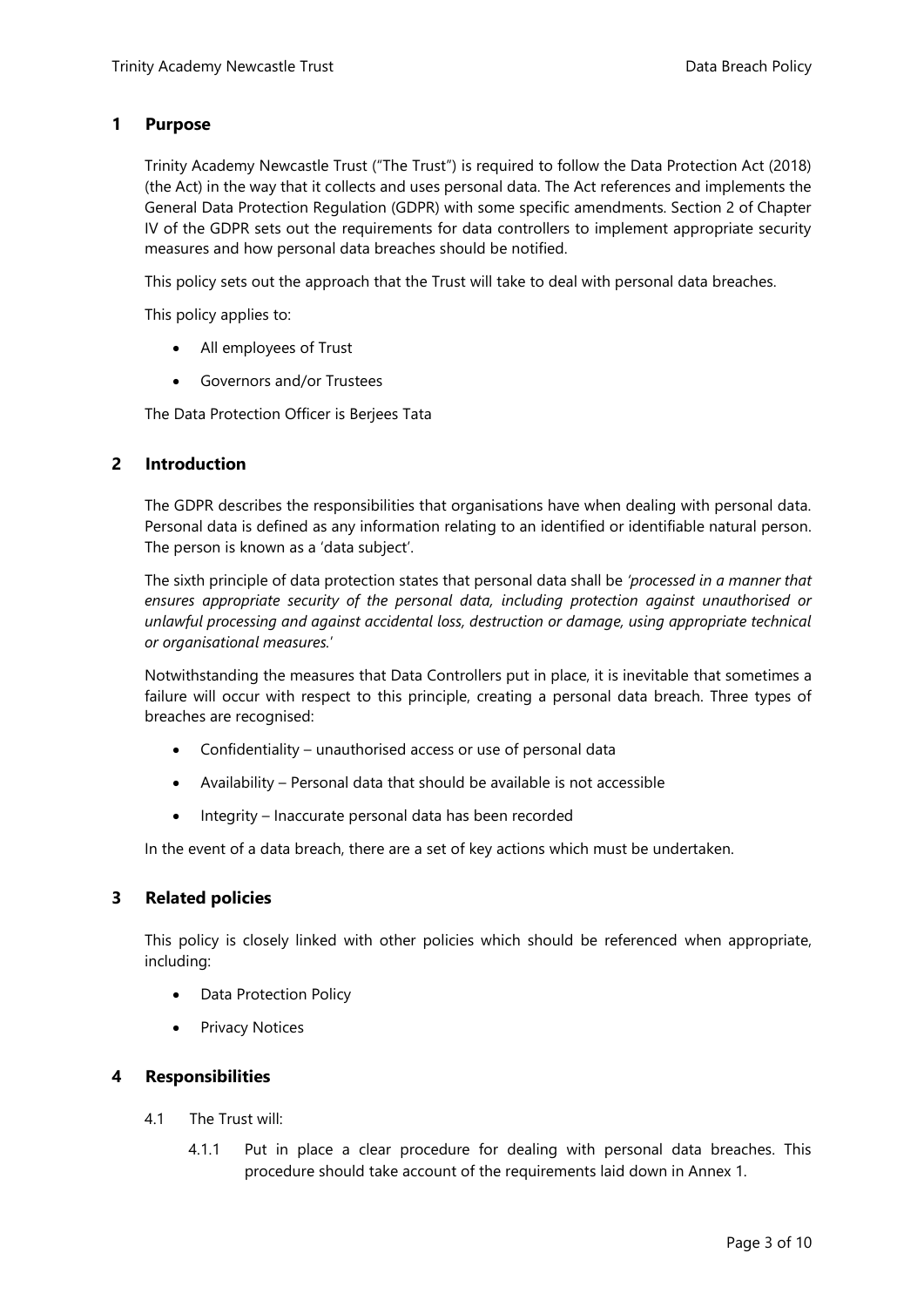- 4.1.2 Follow any additional guidance from the Information Commissioner's Office (ICO) produced subsequently to this policy
- 4.1.3 Inform the Data Protection Officer of all personal data breaches
- 4.1.4 Record the details of personal data breaches and make those records available to the Data Protection Officer
- 4.1.5 Ensure that personal data breaches are dealt with in line with the statutory time limits and notify the Data Protection Officer as soon as possible if these limits can't be met
- 4.1.6 Take advice from the Data Protection Officer with regards to the management of personal data breaches
- 4.2 The Data Protection Officer will:
	- 4.2.1 Provide guidance and support to the Trust in dealing with a personal data breach
	- 4.2.2 Provide a route of communication to the Information Commissioner's Office in the event of notification being required and any follow-up actions

#### <span id="page-3-0"></span>**5 Implementation of policy**

This Policy shall be deemed effective from December 2020. No part of this Policy shall have retroactive effect and shall thus apply only to matters occurring on or after this date.

#### <span id="page-3-1"></span>**6 Review**

This policy on personal data breaches will be reviewed bi-annually, or when the Information Commissioner's Office (ICO) issues revised guidance on this topic.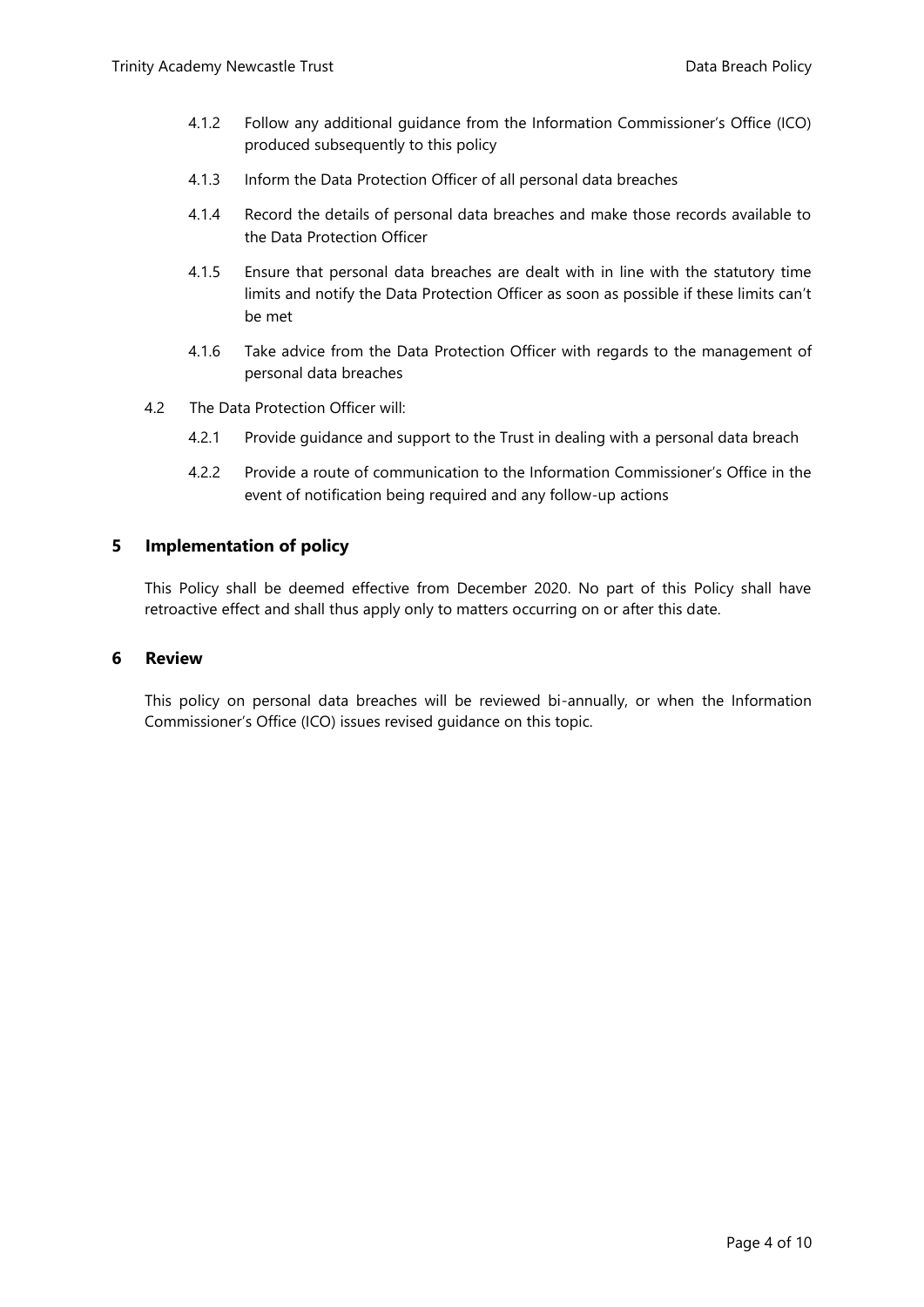## <span id="page-4-0"></span>**Annex 1: Procedure for managing personal data breaches**

#### <span id="page-4-1"></span>1. **Data breach**

Data breaches have 72 hours in total (from the point of detection) to be investigated, mitigated and assessed with respect to the need for notification to the Information Commissioner's Office (ICO). It should be noted that this is 72 elapsed hours including weekends and holidays.

Potential or actual data breaches pose the greatest threat in terms of financial penalty to the Trust and to its wider reputation. It is arguable that for the Trust the reputational damage is a greater risk than any potential fines.

With this being the case, the management of personal data breaches will be managed by each academy's senior staff who are able, without restriction, to bring about immediate operational, procedural and/or strategic changes required to bring about the mitigation of a potential or actual breach.

The Data Protection Officer will need to be immediately informed and advise on actions to be taken on any potential or actual data breach.

#### <span id="page-4-2"></span>2. **Procedure overview**

The procedure for managing personal data breaches needs to be implemented in detail by the Data Protection Officer across the Trust. These procedures need to take account of the following stages and requirements. The actions described in this section are by no means exhaustive. The Data Protection Officer may establish further detailed procedures and work instructions. Where this happens, they will be referred to in the main body of this policy.

- I. Discovery of a personal data breach
- II. Investigate the nature of the breach
- III. Action to contain the breach
- IV. Assess the level of notification required
- V. Notify appropriate parties
- VI. Identify actions to minimise the reoccurrence of the breach

#### <span id="page-4-3"></span>3. **Discovery of a personal data breach**

This section covers both the initial recognition that a breach has occurred and the notification to the Data Protection Officer to enable actions.

Any member of staff at the Trust may identify that a breach has potentially occurred. They may also receive a report from a student or any other stakeholder that a potential breach has occurred. Section 9 of this document lists some circumstances that upon discovery point to a likely data breach. It is essential to recognise that these are for guidance and illustration only. If in doubt, inform the Data Protection Officer.

Reporting a breach makes a positive contribution to the Trust managing its' data protection responsibilities.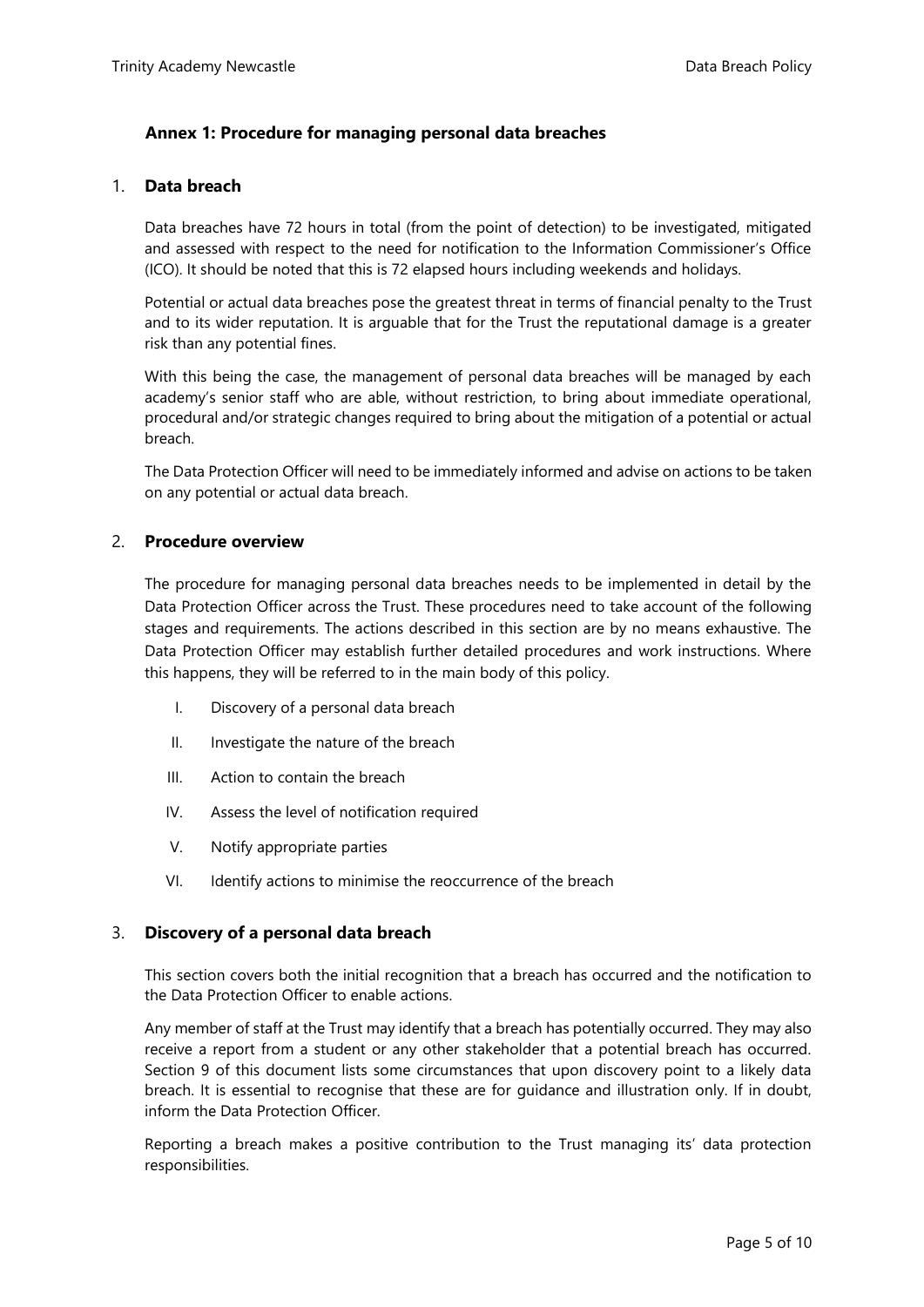Although not all personal data breaches are reported to the Information Commissioner's Office, each incident should be treated as though it might be until the evidence shows otherwise.

It is, therefore, essential that when a potential breach is discovered that it is reported to the Data Protection Officer as soon as possible.

The Trust has provided the details for communications about data protections issues.

This will include both telephone and email routes and provide details for contact outside of normal working hours or outside of term time.

- Telephone (external callers) 0191 298 6950 Option 5.
- Telephone (internal callers) Extension 1007
- Email [data.central@trinity.newcastle.sch.uk](mailto:data.central@trinity.newcastle.sch.uk)
- Post Data Protection Officer, Trinity Academy Newcastle Trust, Condercum Road, Newcastle upon Tyne, NE4 8XJ.

To notify a personal data breach in person please visit the Central Administration office at our Upper Site (Condercum Road).

The Trust has put measures in place to ensure that these communications routes are monitored outside of term time.

As mentioned in Section 1, in the case of a personal data breach that must be reported to the ICO, there is a 72 hour window. It should be noted that at the point any member of staff becomes aware of a potential breach this is the start of the 72 hour window, not when the Data Protection Officer is informed.

For example, if a member of staff discovers that their car been broken into on Friday evening and a laptop is stolen – this is the discovery of the breach not when it is reported to the Trust after the weekend.

Members of staff are not expected to independently investigate potential breaches before bringing them to the attention of the Data Protection Officer as this will reduce the time available for the Data Protection Officer to manage the issue.

#### **Information required when reporting a breach:**

From the initial report, it is essential to establish a chronology for the breach. This will later include information about actions taken and impact assessments. At this first stage the person reporting the breach needs to provide:

- i. The time and date that the suspected breach was detected
- ii. A description of the nature of the breach including classification (Confidentiality, Availability, Integrity)
- iii. The data subjects, types of personal data and number of records affected
- iv. How the individual identified the potential breach
- v. Details of any individuals they have discussed the potential breach with

If there are emails or other notes, call records or any other materials associated with the discovery of the breach, these should be provided although it is recognised that there may be a delay in assembling all the material.

It should be noted that depending on the exact circumstances, the person who has identified the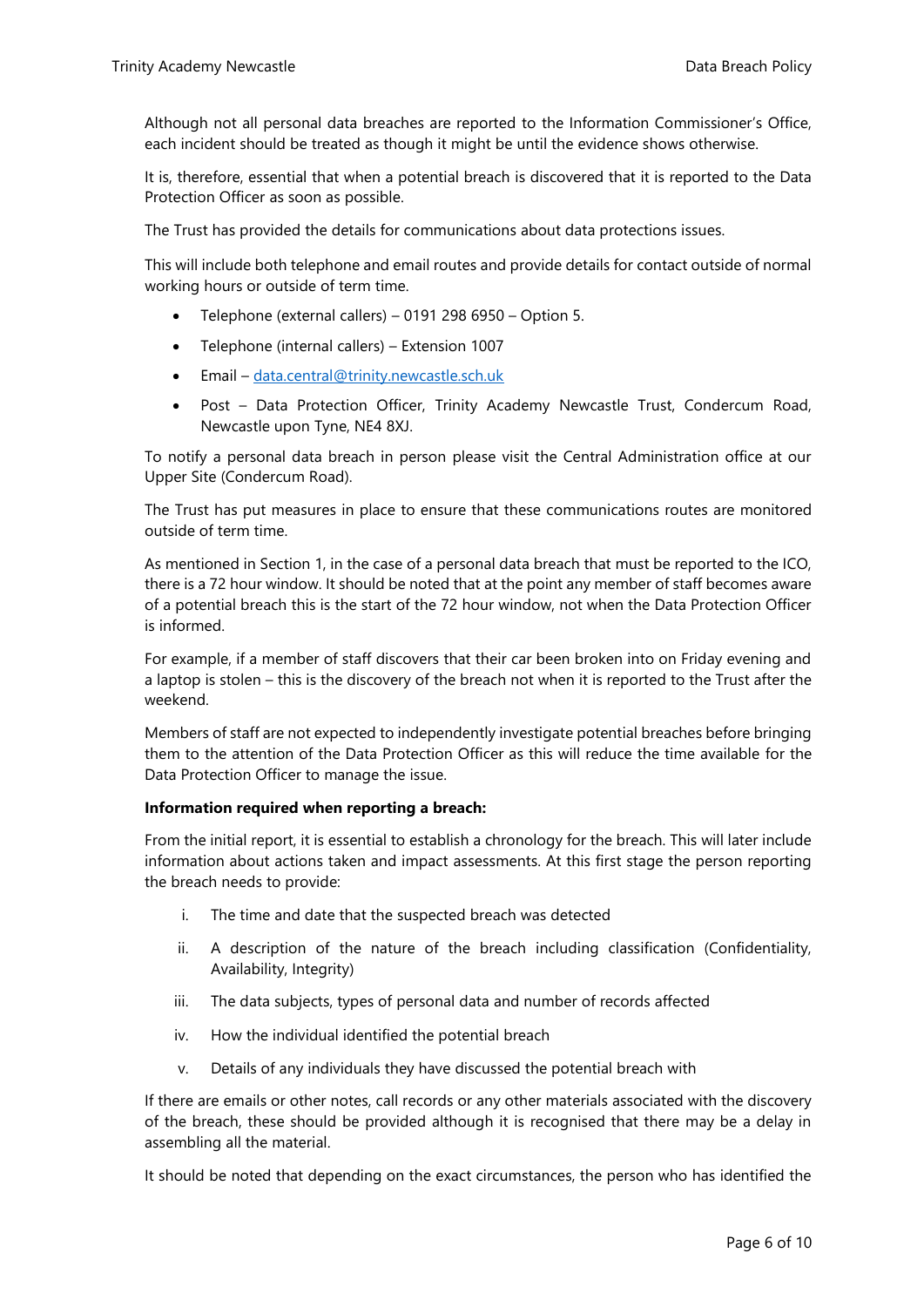potential breach may have minimal information.

#### <span id="page-6-0"></span>4. **Investigate the nature of the breach**

The core focus at this stage is to have enough information to determine if notification to the ICO will be required. The report from the individual who discovers the breach may not have sufficient detail to make the decision. To make this decision the essential information is:

- The type and numbers of data subjects affected
- The types of personal data compromised and the number of records
- Initial assessment of the cause of the breach
- The possible consequences of the breach
- Any factors that mitigate the risk from the breached data

The Data Protection Officer may assign appropriate members of staff to undertake the investigation. This may require additional assistance from the person who discovered the breach.

If possible, information gathered during the investigation should be supported by records, emails, or by reference to other school sources.

At any point in the investigation the Data Protection Officer may decide they have enough information to make the assessment of notification. This does not mean that the investigation is complete, but the decision will determine the timescale for the completion of other activities.

Any documents, notes of meeting, or calls and emails should be recorded on the chronology.

#### <span id="page-6-1"></span>5. **Take containment action**

Containment means taking action that mitigates the potential consequences of the breach. Providing a breach has been reported quickly, significant mitigation may be possible. In some cases, especially with confidentiality breaches, the time gap between the initial breach and its discovery leaves little room for containment.

Before undertaking any action, an assessment must be made to ensure that it doesn't compound the breach – for example by disclosing personal data to additional unauthorised recipients.

If, at this point, criminal activity is suspected (even tangentially, such as the theft of a car containing personal data), the police should be informed, and the crime number should be recorded. If there is strong evidence that a member of school community has deliberately breached information, then appropriate disciplinary action needs to be initiated.

Even if the actual breach event happened some time before discovery, the questions about whether actions can be taken to mitigate the further spread of breached information should be considered. It can of course be far more difficult to achieve in these circumstances.

Whatever decisions and actions are taken, should be recorded in the breach log chronology.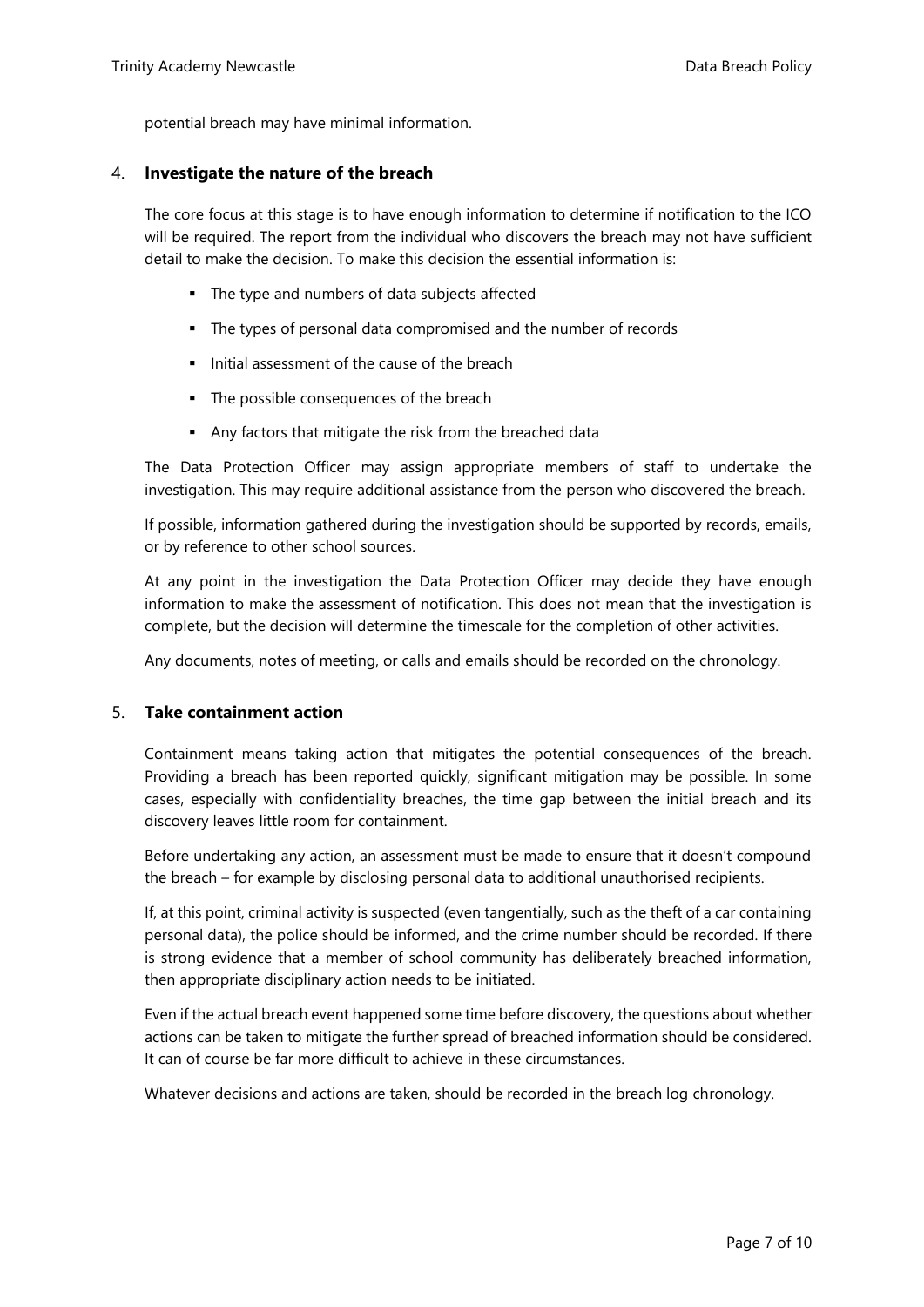## <span id="page-7-0"></span>6. **Assess the level of notification required**

This is the decision of the Data Protection Officer. There are no simple threshold numbers that can be used. Highly confidential information about a small number of people could have very significant impacts on them or other people, while relatively benign data about many people may have little risk to their rights and freedoms.

Each case must be decided upon its' specific circumstances. The Data Protection Officer may decide that the ICO must be notified of the breach. The rationale for the decision about reporting should be recorded and kept with other details of the breach. If a judgement is made that the ICO must be notified, then it is likely that further investigation will be required before the report can be completed. This means that this decision about notification really needs to come well before the 72-hour window closes.

## <span id="page-7-1"></span>7. **Notification of the breach (where required)**

This task, unless there are exceptional circumstances, will be carried out by the Data Protection Officer. Part of the role is to be the interface between the data controller and the regulator. The critical requirement is for the investigation to have been completed and any potential action to contain the breach needs to be in progress or planned.

If notification to the ICO is not required, then the information about the breach in the chronology will be completed and the entry in the breach log will be closed. The same basic information that would go into the ICO notification should go into the local breach log. For local logging the 72 hour timescale is not enforced.

## <span id="page-7-2"></span>8. **Repair the causes of the breach**

For organisations to be fully GDPR compliant they need to be able to demonstrate that they have engineered the principle of *"data protection by default and by design"* into their operations. One element of that is to look for continuous improvement in the data protection regime.

Any incident that has been recorded on the breach log should be subject to review. The review team would certainly include members of the Senior Leadership Team but may also include other colleagues.

Reviews of specific incidents should be recorded such that they can be filed with the records of the incident.

It may be that the review of an individual case identifies weaknesses in the data protection regime and the team should certainly go on to consider how these weaknesses can be addressed. The reviewer should also bear in mind that sometimes there is a pattern of incidents (for example a skew in the distribution of days of the week that incidents occur). These patterns may reveal something systemic in the organisation that needs to be addressed.

If there have been significant breaches, then the review team can consider whether a Data Protection Impact Assessment (DPIA) would be useful to identify specific weaknesses in the processing of personal data in the area of the breach.

Minutes and actions of the review team meeting should be kept and retained for the current year and two years afterwards.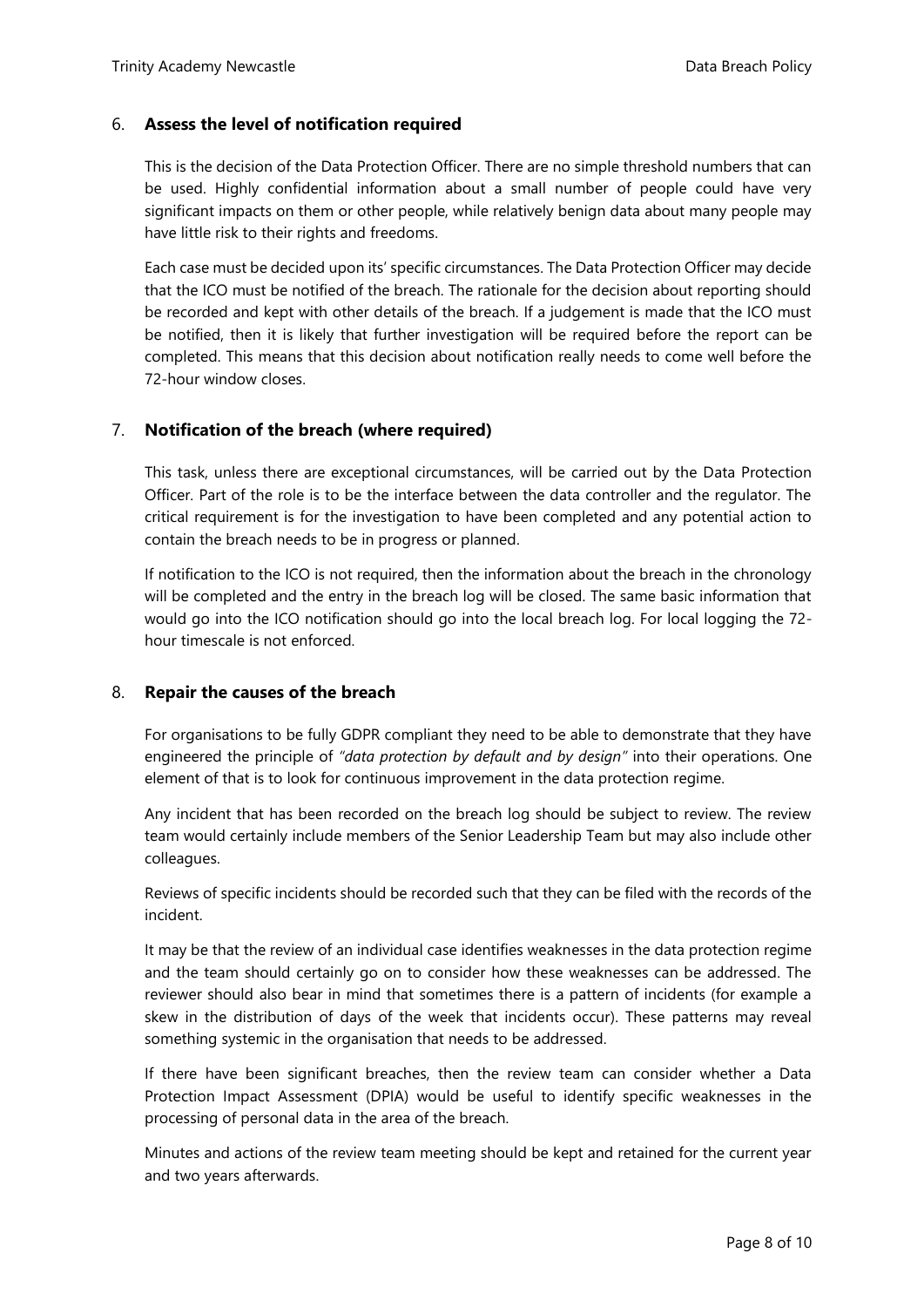## <span id="page-8-0"></span>9. **Possible indications of personal data breaches (not exhaustive)**

The items described in this section form a very small subset of the signs that a breach has occurred. It is essential to remember that there is no requirement to know that the rights and freedoms of individuals have been infringed to recognise that a breach has occurred. It is enough that the infringement could happen.

Consider the three types of personal data breaches – confidentiality, availability and integrity. Many real-world situations combine categories.

For example: A missing paper file of SEND information means that an expected assessment can't be carried out. When the file is retrieved by the member of staff who took it home, it is discovered that some of the information has been out of date for 18 months. This is the combination of an availability and an integrity breach.

#### Confidentiality Breaches

Here we are concerned about information falling into the hands of people unauthorised to have it. Obvious cases would be.

- Loss or theft of a computer, tablet or phone containing, or with access to, personal data
- Loss or theft of a personal bag containing paper records of personal data
- An individual having access to, or a copy of, personal data not required for their role (note here that if person has a role requiring them to produce and manage personal data even though then are not involved the process that uses the data this is not a breach)
- **Sending an email to the wrong location**
- Disclosing the identity of recipients of an email, when those recipients might otherwise reasonably expect confidentiality.
- Passing on information about a data subject from an individual who is entitled to know to one who is not entitled

In some cases, it would be relatively easy to identify that the breach had occurred, but in others the initial indications of the breach may be quite diffuse. For example, staff may discover a case of intimidation or bullying and then recognise that it has been based on personal data which might have been obtained in an inappropriate fashion.

In extreme cases the first indication of a breach is the lodging of a complaint with the Trust or the appearance of stories in the traditional media or in social media spaces.

#### Availability Breaches

An availability breach is probably the easiest to spot because information is not available when it's required.

Possible causes might be:

A failure of a system like the MIS, HR Database or Visitor Management